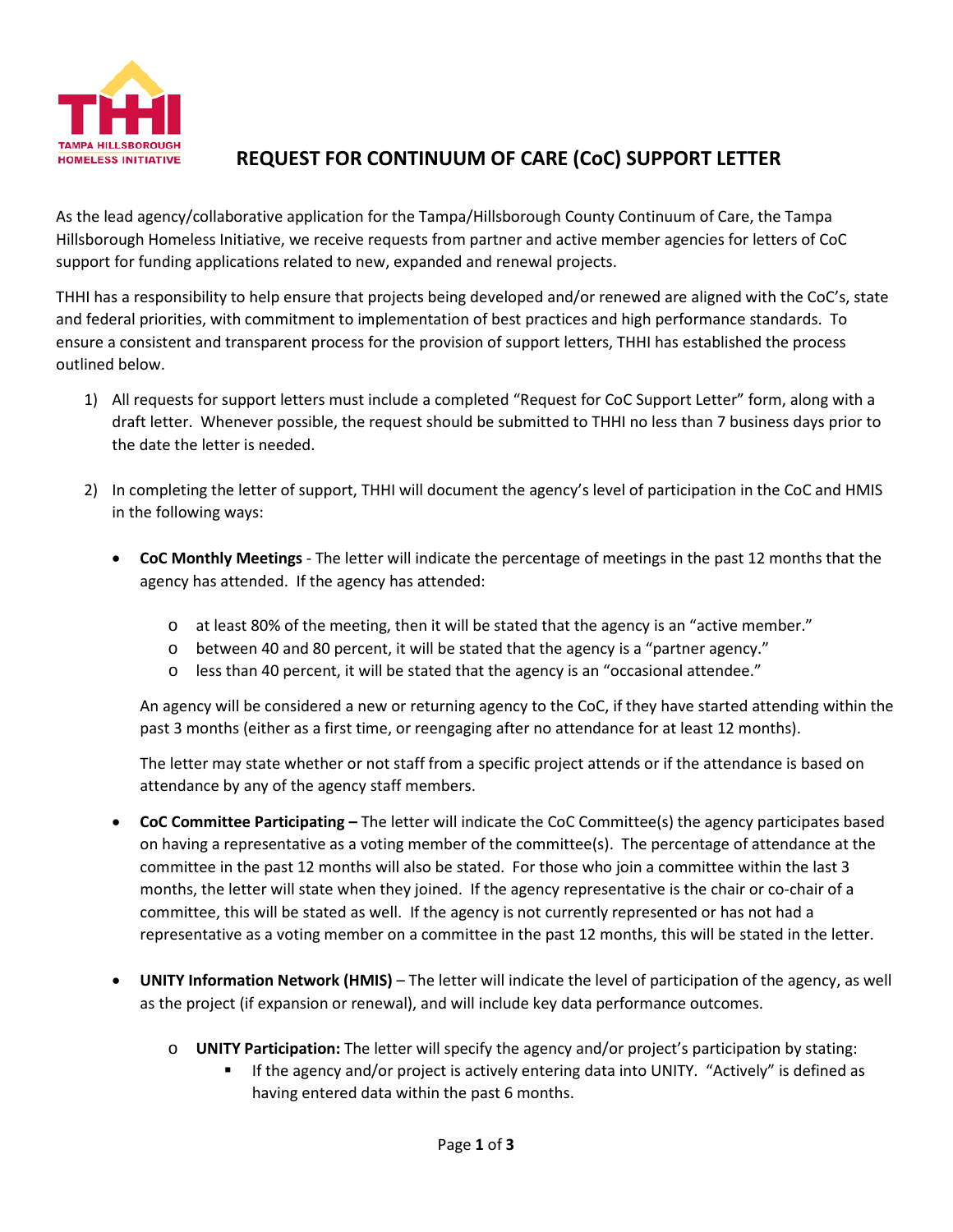

# **REQUEST FOR CONTINUUM OF CARE (CoC) SUPPORT LETTER**

- **If the agency is not currently entering data into UNITY and/or for new projects, the agency** must agree, if project is funded, to begin participating in UNITY. This will be stated in the letter.
- o **Data Completeness:** Recognizing the value of complete data is needed for the overall CoC performance and reporting requirements, data completeness will be stated in the letter based on:
	- **If the project is actively entering data into UNITY, the project's overall data completeness** percentage, for a period of the current grant term, will be included.
	- If the project is new and therefore does not have data in the system, the agency's overall data complete percentage will be utilized to include all the agency's projects entering data.
	- If the project is new and the agency does not enter data into UNITY for any other projects, this will be stated in the letter.

#### *THHI will obtain this percentage by running the appropriate UNITY report.*

- o **Project Performance Outcomes:** Recognizing the increased interest in data and outcomes by most funders, the project's performance outcomes (listed below) will be included in the letter:
	- Number of persons served,
	- number of persons that exited,
	- the average length of stay (enrollment) for persons that exited and that remained enrolled,
	- the percent that exited to a permanent housing situation,
	- the average number of persons served each night,
	- the percentage with residence prior being a homeless situation, transitional housing, and non-literally homeless situations,
	- the percent of adults who increased total and earned income
	- For shelter (emergency/transitional) and PSH projects, the occupancy rate on the night of the most recent PIT count will be stated
	- o In compiling these outcomes, THHI will use the CoC APR report, regardless of the funding source of the specific project, to obtain the outcomes. In the event that the CoC APR cannot be used (such as projects that do not utilize the UNITY Entry-Exit workflow), THHI will utilize other HMIS reports to obtain as much of the above specific and/or similar outcome data. THHI will utilize the project's current grant term for performance outcomes grant to date.
	- $\circ$  If the project for which the agency is seeking the support letter is a new project, but is similar in type to another project they operate, THHI will include data from the similar project. For example, the support request is for a new rapid rehousing program and the agency is currently operating a rapid rehousing program through another funder, the data from the current rapid rehousing program will be used.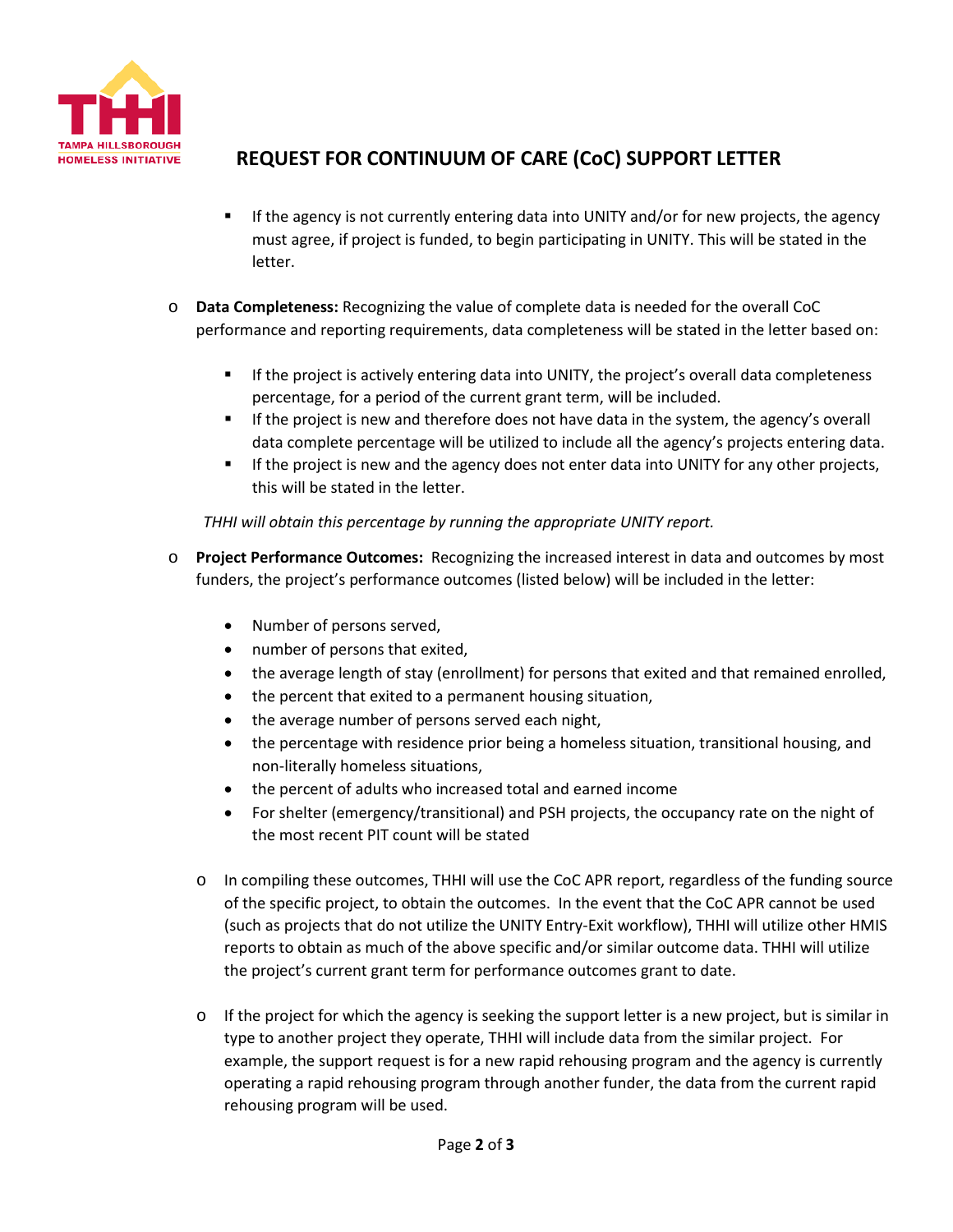

# **REQUEST FOR CONTINUUM OF CARE (CoC) SUPPORT LETTER**

- o If the agency and/or project does not have data that can be reported, the letter will state the reason that no performance data can be obtained.
- **Other CoC Involvement** The letter will also include other ways the agency and/or project has been involved in the CoC to include, but not limited to, items such as:
	- o Agency/project staff volunteers for the annual PIT count and other focused initiatives coordinated by THHI (e.g. Operation: REVEILLE)
	- o Participation in sub-population workgroups (e.g. Veteran By Name List Workgroup)

THHI reserve the right to deny a request for a CoC Support Letter, and may do so for the following reasons:

- A previous letter of support was provided, and the project did not follow through on the commitment to fully participated in the CoC's Coordinated Entry process, UNITY Information Network and CoC target initiatives (as related to the project).
- The agency requesting has not been participating in the CoC at the minimal level of being able to be considered a 'new' participating agency.
- The funding instructions indicate a level of performance outcomes that the project (renewal or expanded) has failed to meet in previous funded grant terms.
- The project is not a good fit for the overall CoC and/or does not align with the CoC, state and/or federal priorities to effectively ending homeless. In the event that THHI feels the project is not a good fit for the overall CoC and/or the project does not align with CoC, state, and/or federal priorities, THHI staff will first contact the requesting agency for additional information and provide opportunity for the requesting agency to describe how the project will help effectively end homelessness in our community, prior to making the final decision to provide or deny the request.

Request for CoC Letters of Support, and questions regarding the process, should be sent to your agency's designated THHI program manager. If you do not know who your designated THHI program manager is, the request can be emailed to [info@THHI.org](mailto:info@THHI.org) with the subject line as "Request for Letter of Support."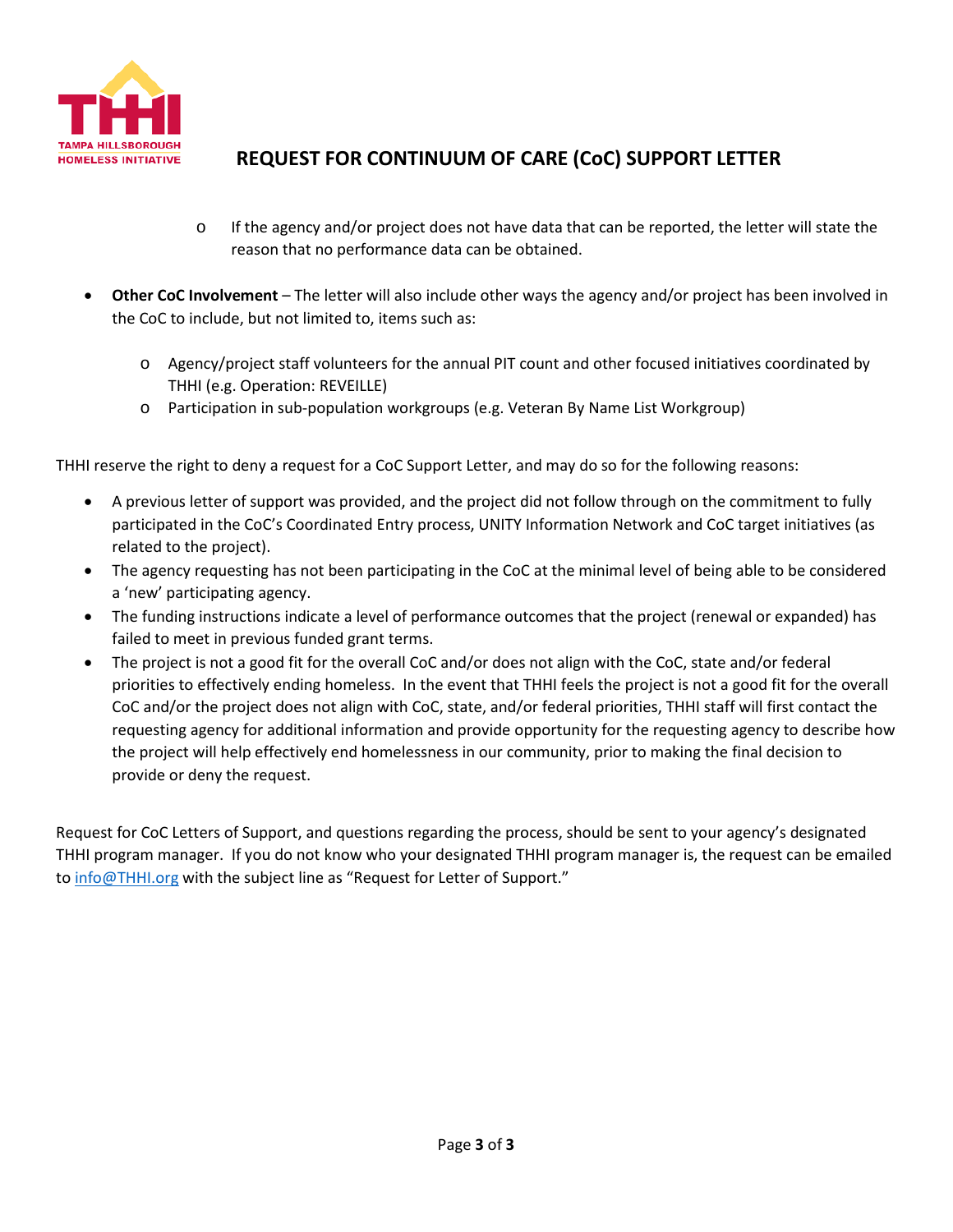

# **REQUEST FOR CONTINUUM OF CARE SUPPORT LETTER PROJECT INFORMATION**

| Contact Phone: ____________________                                                        |  |  |  |  |
|--------------------------------------------------------------------------------------------|--|--|--|--|
| <b>Date Letter is Needed</b> (at least 7 business days from submission of request):        |  |  |  |  |
| <b>Project Expansion</b><br><b>New Project</b><br>Is this for a:<br><b>Project Renewal</b> |  |  |  |  |
|                                                                                            |  |  |  |  |
|                                                                                            |  |  |  |  |
| <b>Project Type:</b>                                                                       |  |  |  |  |
| <b>Emergency Shelter</b><br><b>Street Outreach</b>                                         |  |  |  |  |
| <b>Transitional Housing</b><br>Rapid Rehousing                                             |  |  |  |  |
| Permanent Supportive Housing (Voucher)<br>Permanent Supportive Housing (Project)           |  |  |  |  |
| <b>Supportive Services Only</b><br><b>Street Outreach</b>                                  |  |  |  |  |
|                                                                                            |  |  |  |  |
| <b>Project's Primary Household Type:</b>                                                   |  |  |  |  |
| Single Men   Single Women<br>Families with Children<br>Children Only                       |  |  |  |  |
| <b>Project's Primary Target Population:</b>                                                |  |  |  |  |
| Families<br>Unaccompanied Youth<br>Veterans<br>Chronic<br><b>DV</b>                        |  |  |  |  |
|                                                                                            |  |  |  |  |
| Number of households/persons to be served during funding year:                             |  |  |  |  |
| Households<br>Adults<br>Children                                                           |  |  |  |  |
| If the project has beds and/or units to be funded, please indicate the number:             |  |  |  |  |
| Beds (emergency shelter/transitional housing                                               |  |  |  |  |
| Units (Rapid Rehousing / Permanent Supportive Housing                                      |  |  |  |  |
| 0-Bedroom<br>3 - bedroom                                                                   |  |  |  |  |
| 4 - bedroom<br>$1 - \text{bedroom}$                                                        |  |  |  |  |
| 2 - bedroom                                                                                |  |  |  |  |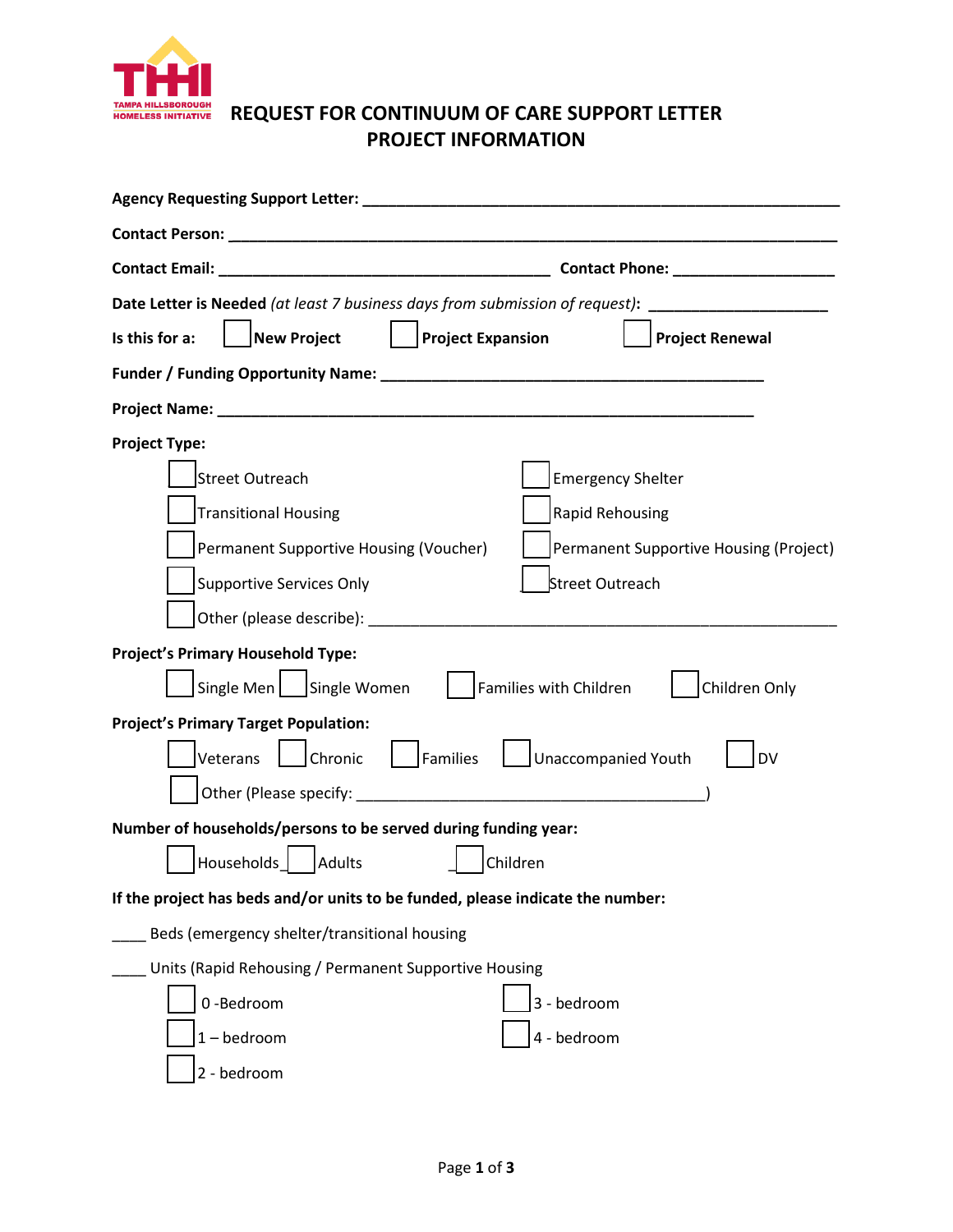

### **REQUEST FOR CONTINUUM OF CARE SUPPORT LETTER PROJECT INFORMATION**

**Brief, clear and concise Project Description (model, supportive services to be provided, time limits, low barrier, housing first philosophy, etc..)**

### **Continuum of Care Participation**

| Agency staff has attended at least 80% of the CoC meetings held in the past 12 months? $\Box$ Yes $\Box$ No |  |  |
|-------------------------------------------------------------------------------------------------------------|--|--|
|                                                                                                             |  |  |

If no, please explain plans to increase attendance.

### **The agency has a staff participating as a voting member on the following CoC Committees / Sub Committees (check all that apply):**

| Outreach                                                                       | Ranking and Review | Unaccompanied Youth |  |  |  |
|--------------------------------------------------------------------------------|--------------------|---------------------|--|--|--|
| <b>Coordinated Entry</b>                                                       | Consumer Advisory  | UNITY Advisory      |  |  |  |
| Service Delivery                                                               | PIT Lead Committee | Veteran Leadership  |  |  |  |
| Agency / Project is a current and active UNITY (HMIS) partner?<br>ΙΥρς<br>No   |                    |                     |  |  |  |
| If no, why not and what are your plans to become a current and active partner? |                    |                     |  |  |  |

**Please briefly share other ways the agency is engaged with the CoC.**